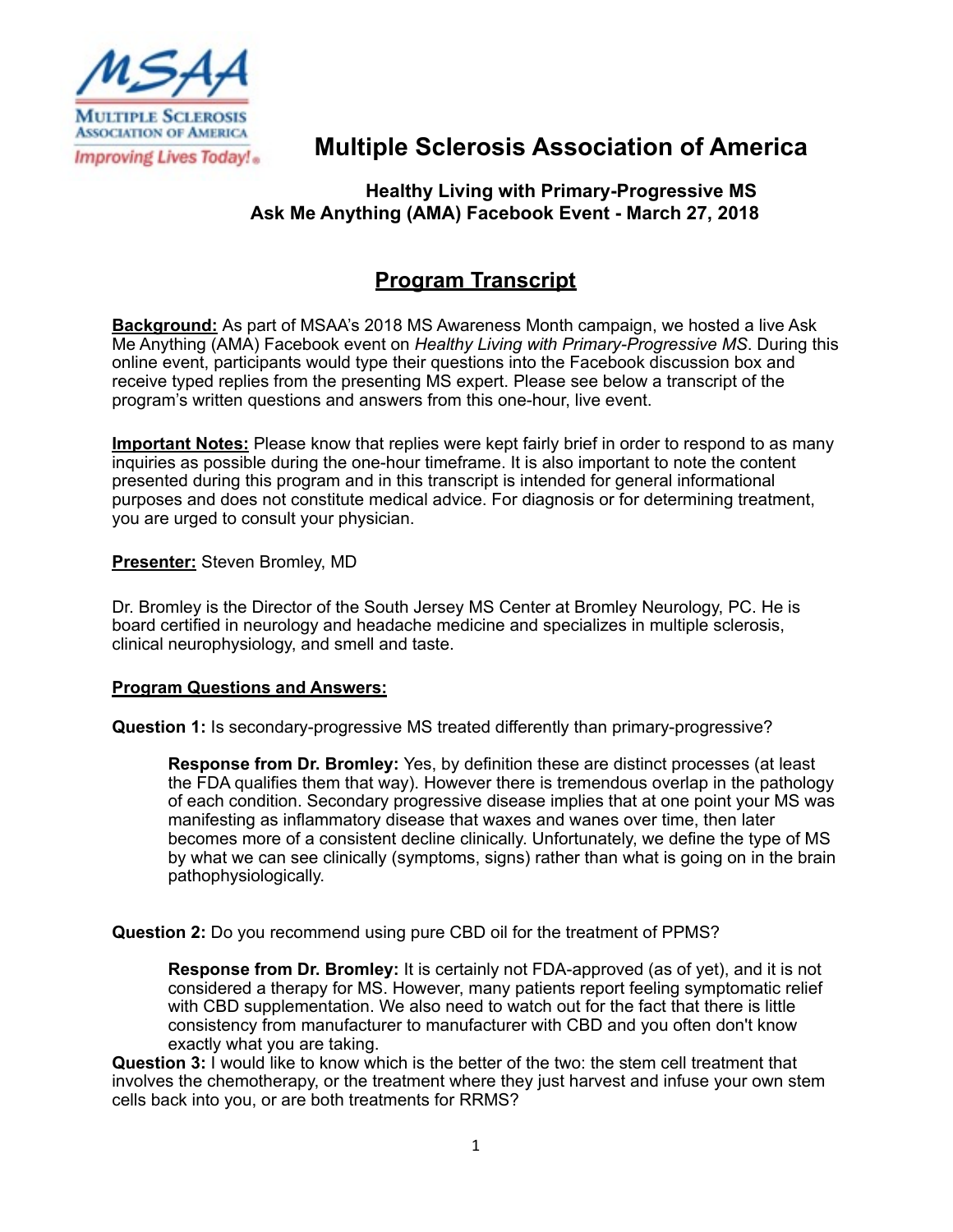**Response from Dr. Bromley:** There is a lot of promise with stem cells. The trial that is the closest to being formally completed and possibly associated with an approved therapy is the stem cell trial associated with multiple chemotherapeutic agents (and stem cell transplantation). Expect more on this by the end of 2018 (so we are told). The effectiveness with this is close to amazing but you need to consider the risks -- some people may not survive the treatment and there is a potential for cancer later on. The mesenchymal stem cell transplantation that you refer to is woefully lacking in data with controlled trials and is -- at this point -- akin to "selling snake oil" since it is largely based on anecdotal reports. But please note I am not saying it may not have a beneficial effect for some patients. At this point we are still in the wild west with these therapies.

**Question 4:** I take Baclofen four times a day and still have spasms. I was wondering, is there anything else to take?

**Response from Dr. Bromely:** Certainly yes, but it depends a lot on your specific medical condition. For many patients there are options for other anti-spasmodic medications, including tizanidine, cyclobenzaprine, metaxalone, etc. However, you may also be a candidate for local injection therapy (e.g. Botox injections). One needs to make sure with the doctor that any specific medication is ok with your other medications and medical conditions. Non-medical therapies should also be considered with every patient, including additional PT/OT/ home exercise/ chiropractic/ acupuncture/ etc.

**Question 5:** After taking a second dose of Lemtrada and still declining for almost a year, what's next? A third round?

**Response from Dr. Bromley:** Possibly, upward of 30% of patients from the original trials (CARE MS I and II) opted to have a third course. However, this needs to be discussed with your neurologist. Remember your DMT isn't everything -- you need to look at other aspects of your medical condition and life to see if there are treatable comorbid conditions contributing to making you feel clinically worse (e.g. depression, recurrent infection, sleeping problems, nutritional problems, etc.).

**Question 6:** I'm having trouble falling asleep, what's your suggestion?

**Response from Dr. Bromley:** Sorry to hear. I would start with adapting good sleep hygiene... For example, go to bed and sleep at the same times every day. Do not do certain things prior to bed (eating, exercise, watching an exciting movie, fighting with the wife...). Avoid stimulating therapies and foods during the second half of the day if possible, including anything with caffeine. Also avoid alcohol prior to bed (a night-cap is actually a bad idea) since alcohol has a short half-life and can wake you up more in the middle of the night. There are many sleep induction medications to consider (if that is deemed appropriate for you). FYI the most common cause of insomnia (in everyone with or without MS) is anxiety/ stress.

**Question 7:** Is a B12 injection helpful for MS fatigue?

**Response from Dr. Bromley:** It may be, and it certainly should be considered - especially if your blood level is below 400. Sometimes our diets are not enough to get the amount of B12 you need since your body's levels are highly dependent on how much you absorb and how much your body uses (which is more in MS).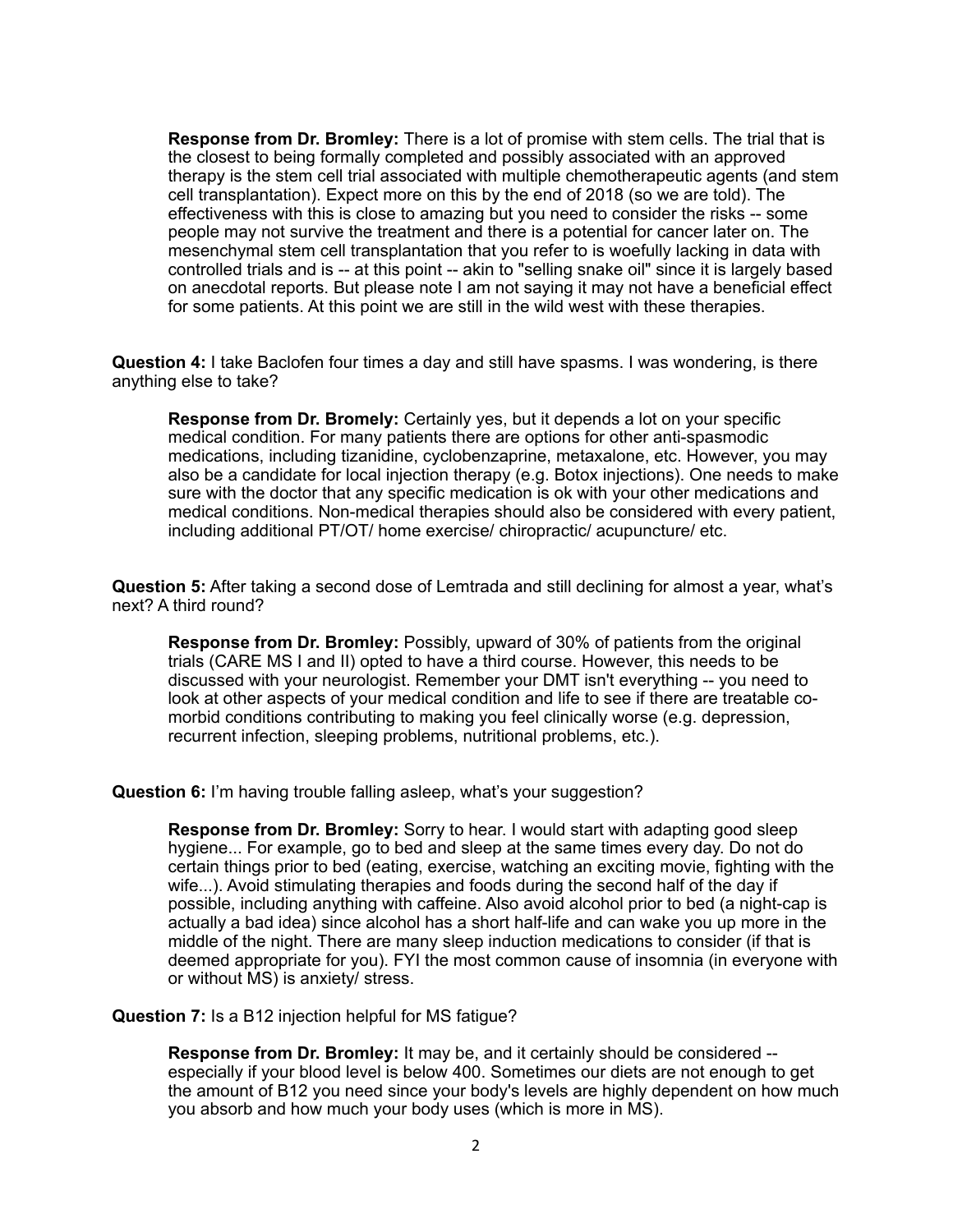**Question 8:** In all honesty, how do you feel about marijuana treatment?

**Response from Dr. Bromley:** Medical marijuana can be extremely helpful for MS patients, particularly with spasticity and pain. I am a fan of it for some patients, mostly as a therapy for symptoms at this point. It is quite frustrating as a physician that there is a fundamental lack of control and consistency with what patients are receiving and using from day to day. This needs to be fixed with more centralized control and regulation (acceptance) by the federal government (not just a variable state-based thing).

**Question 9:** Why does it seem that the older you are when you receive a diagnosis, it's primary-progressive MS?

**Response from Dr. Bromley:** This is not necessarily the case, although it can certainly be some people's experience. There is a wide range of ages for which relapsing and progressive forms can be finally diagnosed. While it commonly presents in the 2nd through 4th decades of life, some patients can be diagnosed later in life because a relatively "mild" course of the disease (they may have actually had it for many decades before diagnosis).

**Question 10:** I was taking Zinbryta injections, but this medication has been taken off the shelf. Should I be concerned?

**Response from MSAA:** Please refer to MSAA's recent news article that provides further [information on the topic of Zinbryta withdrawal:https://mymsaa.org/news/fda-helping](https://mymsaa.org/news/fda-helping-with-zinbryta-withdrawal/)with-zinbryta-withdrawal/.

**Question 11:** What is the feedback from any of your patients who have now had their six month full dose of Ocrevus (after already having the first two half doses six months prior)?

**Response from Dr. Bromley:** The experience I have had with my patient's reporting back is that most people feel like they are "better in some way" or "nothing happening for better or worse." Remember, the trials were two years in length for a final endpoint (of significance) -- but these trials were averages of large populations of study patients (called "cohorts"). Individual results can certainly vary from averages seen in the trials.

**Question 12:** I was wondering if you can get the chills from MS? If so how bad and how long? I have been having them for over a month!

**Response from Dr. Bromley:** Sorry you are dealing with these symptoms. I am not sure exactly what is meant by the experience of "chills". Often they are typically understood as a non-specific sensory response to rapid cooling or even an infection (e.g. a virus moving through your blood stream). Problems with your endocrine system (e.g. thyroid) may make you more sensitive to certain temperature changes. It needs to be said that "chills" may also represent a form of L'Hermitte's phenomenon where a spinal lesion causes sensory changes that often move up or down the spine (particularly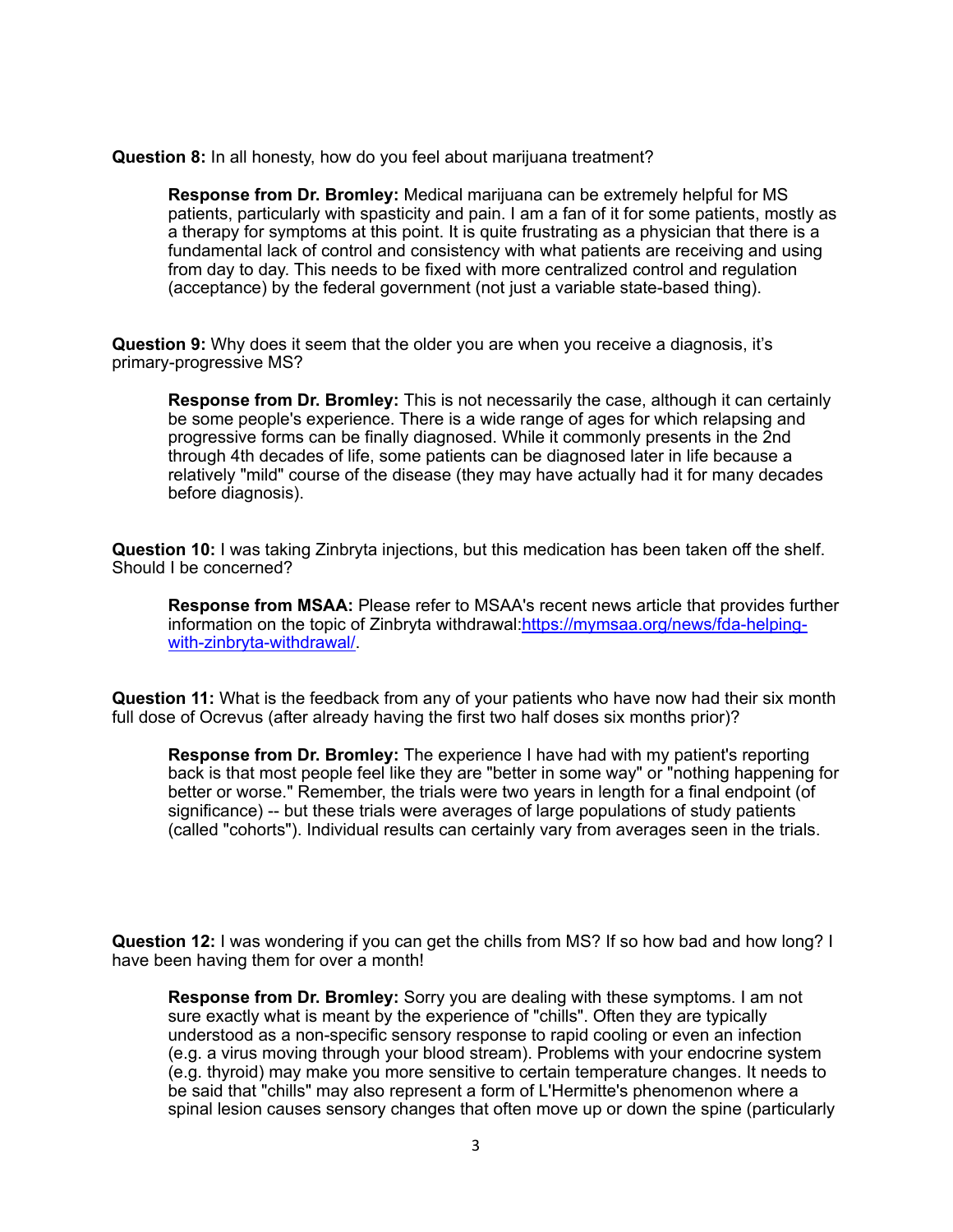with flexing one's neck). The short answer is that yes, you can get chills with MS, but you can also get them with other things. Please discuss this with your doctor.

**Question 13:** I'm a quadriplegic with PPMS. Apitherapy was great for six years, but now it is no longer effective. Any suggestions?

**Response from Dr. Bromley:** I am assuming that you are referring to bee-sting therapy. However, the data for this is lacking overall and what you are experiencing clinically is not always consistent with what you get under the surface (at the brain and spine level). In other words, just because you were feeling good for 6 years does not mean your condition was entirely under control. I would discuss this with your doctor since there may be a number of medical reasons why you are now not feeling great.

**Question 14:** Is there any definitive information regarding nutrition and its ability to combat MS symptoms/progression?

**Response from Dr. Bromley:** There are a number of diets that are reportedly better for patients with inflammatory diseases, including the Wahl's diet, gluten-free diets, and even the Mediterranean diet (to name a few). The key with any medical condition is to find balance in your life -- avoid excessive use of carbohydrates or fats (since these are major parts of our American diet). We also tend to over-eat, eat too late, and drink [insufficient amounts of water \(not soda!!\). Please refer to MSAA's article:](https://mymsaa.org/publications/motivator/summer-fall15/cover-story/) https:// mymsaa.org/publicatons/motvator/summer-fall15/cover-story/ for more information on nutrition and MS.

**Question 15:** Why does it hurt so much when I walk?

**Response from Dr. Bromley:** Boy that is a good question! Pain is a sure sign that there is a problem -- but you need to be evaluated by a doctor about that pain -- like where it is, when it actually appears, what makes it worse or better, etc. This may actually not be related to MS at all. Good luck.

**Question 16:** Any other drugs due to be approved soon that look promising? I also saw an article on siponimod that should be approved soon, is that Gilenya reformulated?

**Response from Dr. Bromley:** There are NUMEROUS medications in the pipelines of the pharmaceutical companies for MS. We will most likely see a few orals next, like ozanimod, cladribine, and siponimod. The FDA will need to review and accept the data prior to approval for any new meds. Siponimod is actually not "Gilenya reformulated" but actually a distinct new medication that is in the same class as Gilenya (S1P receptor modulator). The data on Siponimod from its phase II trial in secondary progressive MS looked really good last year.

**Question 17:** Is a Meningioma tumor a result of having MS?